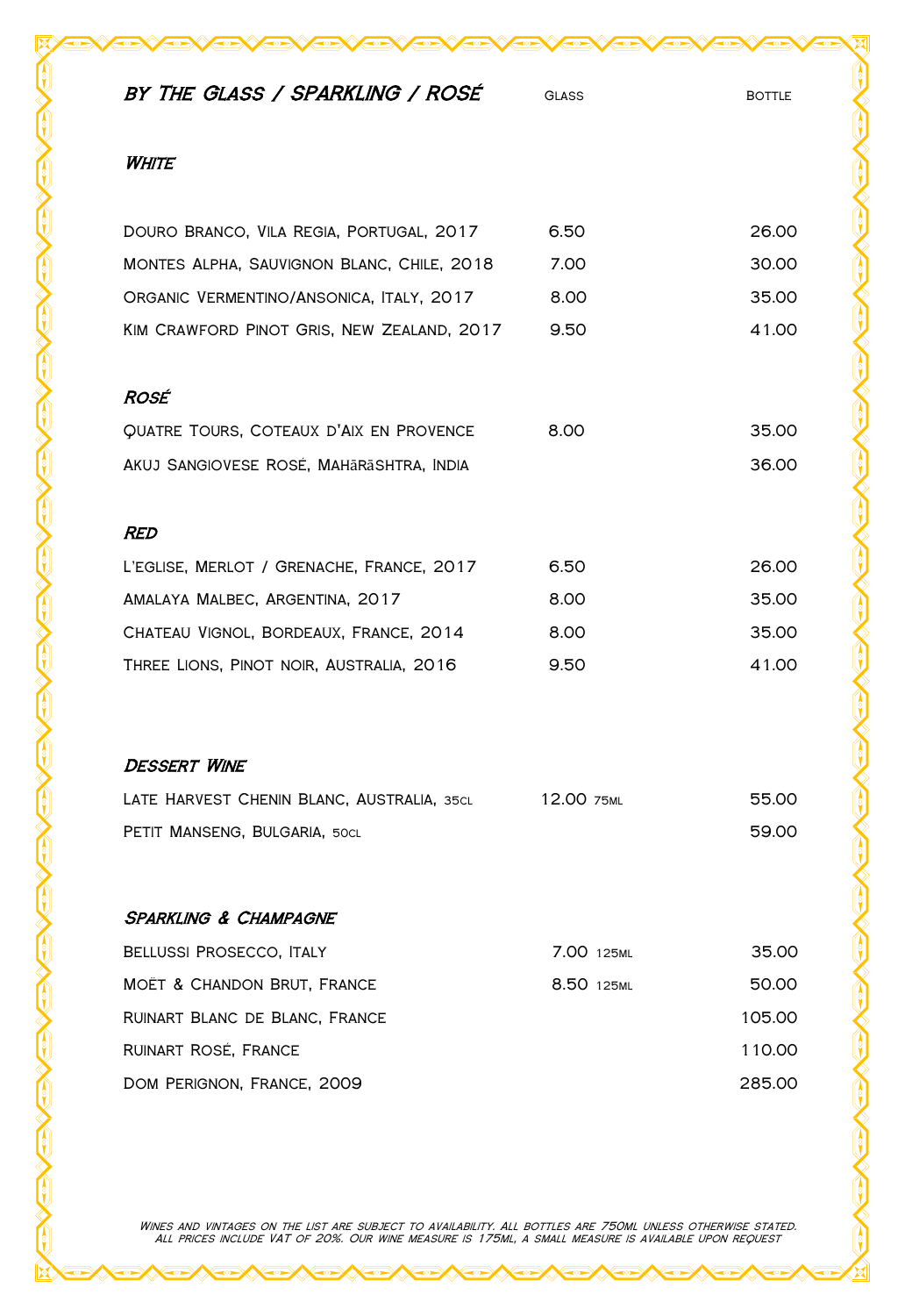| DOURO BRANCO, VILA REGIA, PORTUGAL, 2017                   | 26.00 |
|------------------------------------------------------------|-------|
| SAINT PEYRE, PICPOUL DE PINET, FRANCE, 2016                | 35.00 |
| ORGANIC VERMENTINO/ANSONICA, ITALY, 2017                   | 35.00 |
| CHATEAU VIGNOL, BLEND, BORDEAUX, 2014                      | 36.00 |
| RIESLING COLLECTION RIBEAUVILLE, ALSACE, 2015              | 42.00 |
| GEWURTZTRAMIER RÉSERVE, CAVE DE HUNAWIHR, ALSACE, 2017     | 44.00 |
| ALVARINHO VINHO VERDE, MORGADIO DA TORRE, PORTUGAL, 2016   | 45.00 |
| GAVI DI GAVI DOCG, 2016                                    | 47.00 |
| MÂCON-VERGISSON 'SUR LA ROCHE', BURGUNDY, 2015             | 49.00 |
| SANCERRE DOMAINE DE GUILLOPEES, LOIRE, 2015                | 58.00 |
| POUILLY FUISSÉ, VIEILLES VIGNES, BURGUNDY, 2015            | 63.00 |
| CHABLIS, DOMAINE VRIGNAUD, BURGUNDY, 2017                  | 64.00 |
| RIESLING GRAND CRU 'OSTERBERG' RIBEAUVILLE', ALSACE, 2010  | 69.00 |
| LES FOUGERAIES, LOIC MAHE, CHENIN BLANC, LOIRE, 2013       | 72.00 |
| DOMAINE DES TROIS CELLIER, CHÂTEAUNEUF-DU-PAPE BLANC, 2015 | 80.00 |

## **NEW WORLD WHITE**

| MONTES ALPHA, SAUVIGNON BLANC, CHILE, 2018                   | 30.00 |
|--------------------------------------------------------------|-------|
| TINPOT HUT, SAUVIGNON BLANC, NEW ZEALAND, 2017               | 38.00 |
| VALLE ANDINO, RESERVA ESPECIAL, SAUVIGNON BLANC, CHILE 2009  | 38.00 |
| PAARL VIOGNIER, FAIRVIEW, COASTAL REGION, SOUTH AFRICA, 2016 | 41.00 |
| KIM CRAWFORD PINOT GRIS, NEW ZEALAND, 2017                   | 41.00 |
| WILD EARTH, CENTRAL OTAGO, RIESLING, NEW ZEALAND, 2017       | 42.00 |
| TAR & ROSES, PINOT GRIGIO, AUSTRALIA, 2016                   | 45.00 |
| PINE RIDGE, CHENIN/VIOGNIER, USA, 2015                       | 48.00 |
| CLOUDY BAY, SAUVIGNON BLANC, NEW ZEALAND, 2016               | 49.00 |
| MANGAN VINEYARD, CULLEN, SAUVIGNON/SEMILLON, AUSTRALIA, 2016 | 54.00 |
| ALEA, GROSSET, RIESLING, AUSTRALIA, 2016                     | 60.00 |
| AKUJ WHITE, J'NOON, MAHARASHTRA, INDIA, 2017                 | 70.00 |
| LINDAFLOR MENDOZA, CHARDONNAY, ARGENTINA, 2016               | 75.00 |

Wines and vintages on the list are subject to availability. All bottles are 750ml unless otherwise stated. All prices include VAT of 20%. Our wine measure is 175ml, a small measure is available upon request